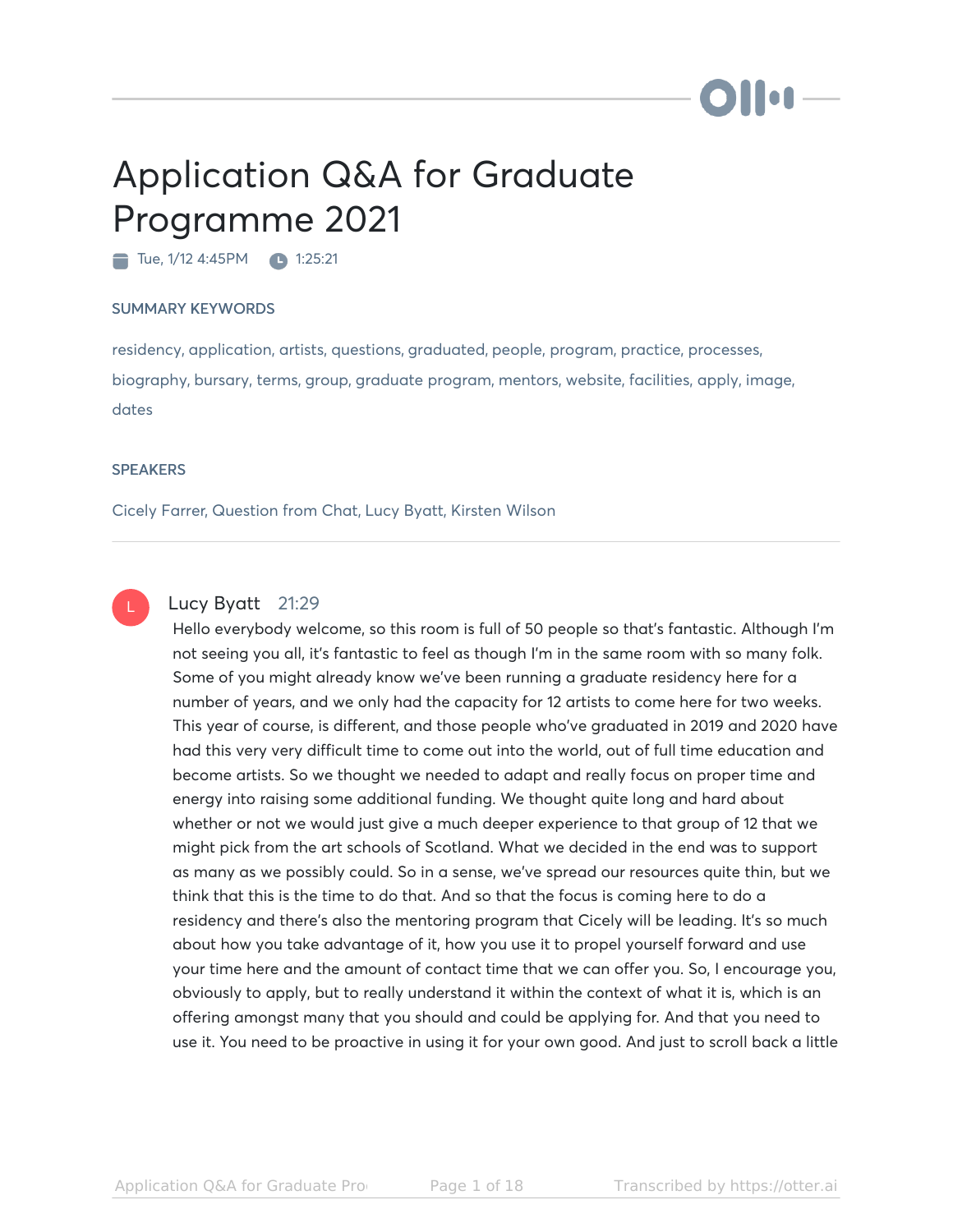bit. The Graduate Program sits very much within the history of Hospitalfield. This is an organization that was established by an artist in the 19th century. It was established by an artist in the 19th century and what's left is a legacy in trust to support artists of the future. So it's always been a place that is about artists and was established in 1902 as one of Scotland's first art schools. So although we're not an art school, and we don't have that affiliation formally these days with the four art schools, the history of hospitalfield is this very close proximity with the art schools of Scotland. So that is why the extending this graduate program is so important in this very difficult time. I think that's enough for me. Obviously if there are questions that you want to ask later about the organization, then I can answer them.

# Cicely Farrer 24:45

 $\mathsf{C}^{\scriptscriptstyle{+}}$ 

So what we're going to do is going to be really practical. I'm going to share my screen we're going to go on to the onto the website itself. And we're going to look particularly at certain areas that you might have questions about. And I'd really encourage you to just pop your questions, either in the chat or raise your zoom blue hand, as the questions arise. We will roughly be going through the structure that is on our website. So looking at the program itself, looking at eligibility, if you've got questions around eligibility, if you've got questions relating to the mentor circle, bursary arrangements, around COVID-19, access and safety. Furthermore, if you've got questions particularly about the form, about the questions that are in the form itself. And also dates and anything. We've tried to think of lots of questions you might have. But we need to know from you because also, we can't predict, we'd be really keen to hear the specific questions you've had along the way. So I'm going to start sharing my screen. So you should now be seeing my screen, which is my Chrome screen. And what you can see is that we're on the hospital field website. You can see Hospitalfield the building which you may not have seen before, which is the, the architecture was designed by Patrick Allen Fraser. And this is where if you would come on the residency, on the, on the residency aspect of the program if you apply and you are successful, and you would be staying here in the house. And in the grounds of Hospitalfield. So we're going through to the page that I'm sure you have already looked at carefully and had questions in relationship to and thought about and have been reading in relationship to the programme. What is the number of applications we have each year? The answer is that it depends. Usually it's around 100, to 200 applications. And with the graduate program this year we're expecting potentially more. I'd estimate about 10 applications, per place we have available. As the programme has expanded this year, we think that we'll have more people apply.



Kirsten Wilson 28:25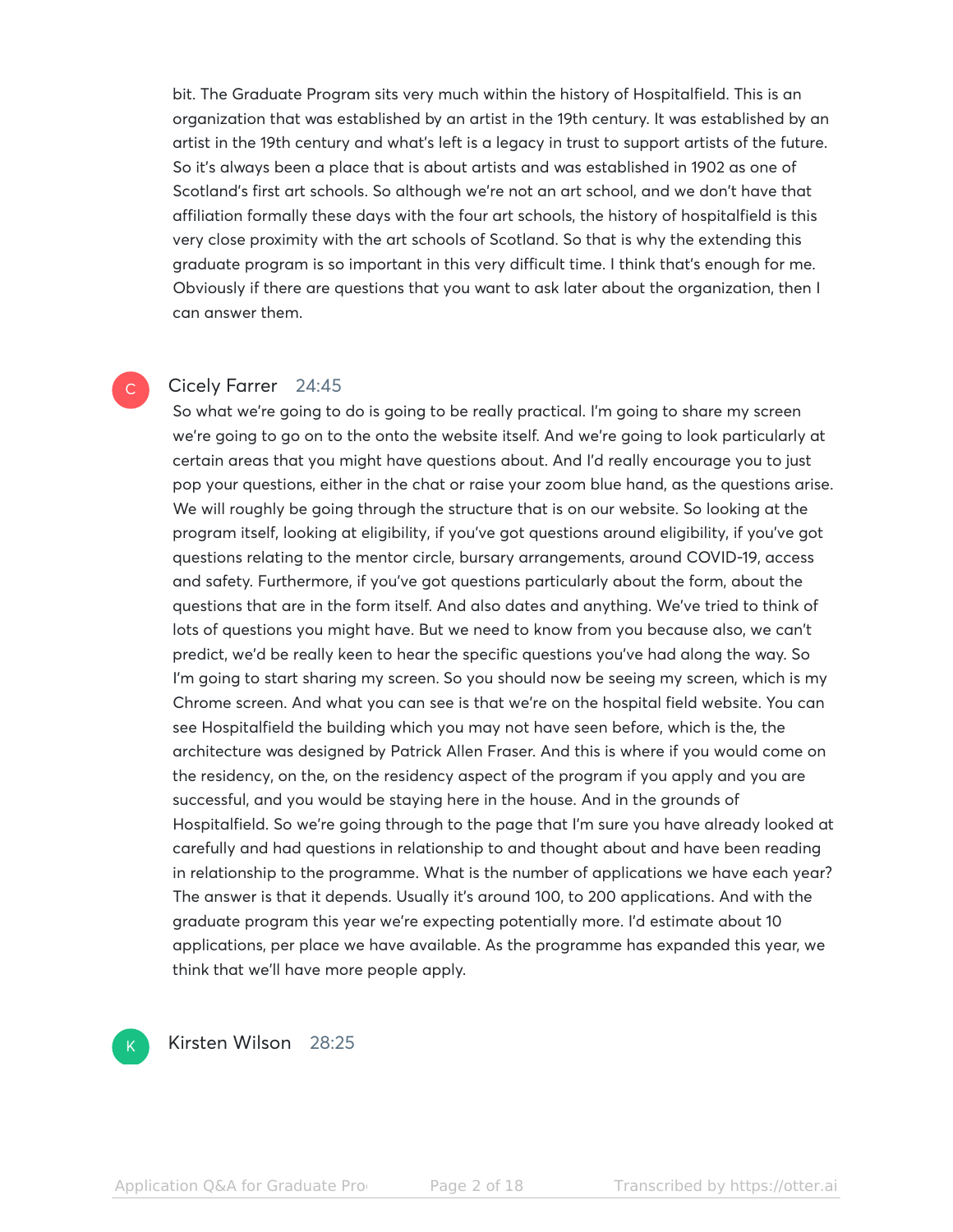Well there was one question that came in about the mentorship: If the graduates are matched to a particular mentor, or if the to be sort of more of a community circles, you know, and working with everybody, or if you get some one-to-one.

# Cicely Farrer 29:32

C

The majority of the activity with the mentors will be through group activity, most of your activity will happen amongst the peers. We're going to be selecting three groups of 10, who would come on the residency and then join the online program. One residency per group of 10, and the mentors. Their role is that they are working on the shaping of the program. So that's something that we're doing now and we're in conversation around so the mentors are Sekai Machache, who is an artist, curator Eoin Dara who is the Head of Exhibitions at Dundee Contemporary Arts, and then writer curator Tendai Mutambu, who is both an independent curator, but also a writer and works at Spike Island in Bristol managing the one of the artists programs there. So, this in the first stages, your contact would be mostly through the group activity and one of the things that Lucy highlighted, is the importance of being proactive in expressing to us the kinds of knowledge that you feel like you need and want to find out more about, and we will be guiding that also. But having that exchange and really working with us to shape that program as it develops over the course of the year. And that one of the key things about the program is that there's the residency component which is a 16 day residency that will happen at Hospitalfield at some point over this year, and likely next year. The changes to the restrictions have meant that we're currently reviewing the April date that we had put into the application advertisement and the application. And so, you'll notice that I am going to put a revised date in there, too, to replace that date, and then the online program will be happening over the course of the year. The online program is totally optional. The bursary is intended to cover the costs of participating in the residency itself. The online program is intended to provide support over the course of the year and you can opt in and opt out of what you would like to be a part of. One of the things I'd say about the mentor circle is that they are all very knowledgeable people within the art sector that are in their early / mid-career in their practice. One of the things that we're really aware of is the art world, or worlds, because there are many art worlds, they evolve and change very quickly, and everyone has different experiences of how they navigate it. And so we've been really conscious with the mentor circle of working with people that are active right now in developing their practice. And I think that their knowledge will be really invaluable in that process.



Question from Chat 33:20 How regular is the online program?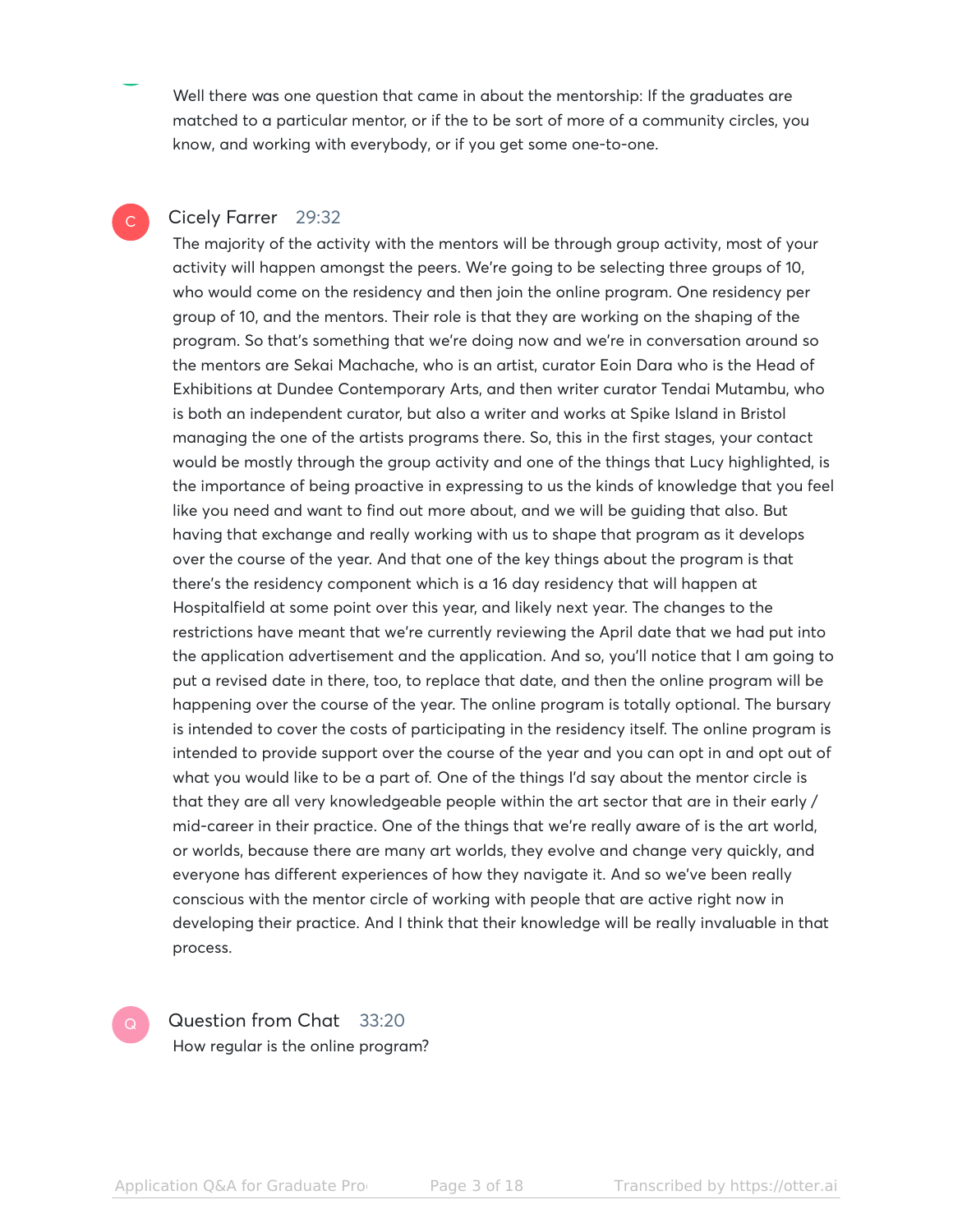

# Cicely Farrer 33:25

So the online program, we are structuring it at the moment. It will likely be on three or four occasions over the course of the year. The intention is that it will be it will be both peer activity, but also we will have people invited in to speak to the group. And part of that programming process is the people that we invited: we're going to be thinking very much about what the, the artists and applicants, express in their applications. So it will be a tailored program to the expressed desires and the needs that we identify through the application process.



# Kirsten Wilson 34:18

So firstly someone's asked if the online program is to include the whole group of 30. Just as you're talking about the online program.



### Cicely Farrer 34:28

At this stage, I think it would be a mixture. I think it would be very much about your 10 person group. And then, there may be aspects that the whole 30 would attend.

#### Question from Chat 34:53  $\mathsf{Q}^+$

what are your expectations for the production of work during the residency/year long program?

# $\mathsf{C}^{\mathbb{C}}$

# Cicely Farrer 35:15

We don't expect you to produce a body of work for us or a piece of work. We expect you to use the time to explore, to research, to experiment, it's basically your time to use in a proactive way in order to develop your practice. And that is also how we've directed the questions in the application form. We're really aware that this year with the changes to degree shows, and the way that you're graduating from art school, particularly those who've graduated in 2020. We give you time and space, that's something that we do as Hospitalfield through our residency program. We don't ask to see the outcomes, it's more about providing time and space to develop your practice.

# K

# Kirsten Wilson 36:44

How regularly, will we be in touch with mentors.?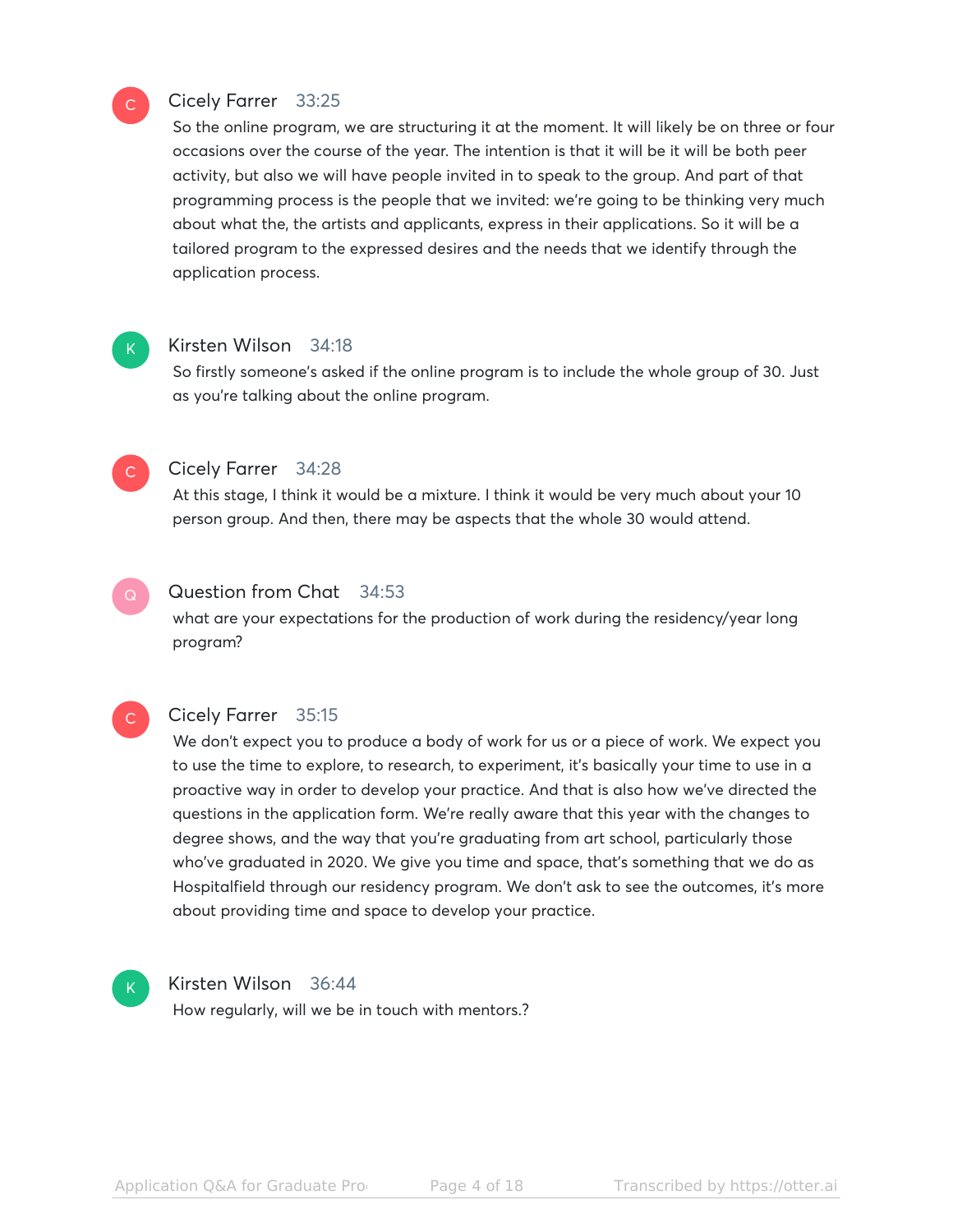# Cicely Farrer 36:49

So, it's likely to be the main period of time that we'll be in touch is through those online meetups, and I would likely be your key contact through the mentors circle. And a lot of the contact would be through me so if you had questions along the way and then the mentor circle main occasions would be through those online events and during the residency. So, members of the mentors circle will either visit, or host the artists group.

 $\mathsf{Q}^-$ 

 $\mathbb{C}^{\times}$ 

 $\mathsf{C}^{\scriptscriptstyle{+}}$ 

 $\mathsf{C}^{\scriptscriptstyle{+}}$ 

# Question from Chat 37:58 How do we select that group?

## Cicely Farrer 38:10

So, when we are selecting we are looking at the group as a whole as well as as individuals. And so if we see commonalities in practice or we see productive divergences or productive differences. And we might look at how having those people in that group. We can't really predict things like that, it's always so much about the group that comes together, and how they navigate that space. We anticipate that the group come and the individuals come to us with with what they want to do.

#### Question from Chat 39:08  $\mathsf{Q}^-$

Is there a potential for co-creation and collaboration, or is the emphasis on individual working? And how have groups worked in previous years?

# Cicely Farrer 39:19

It's really depended on the group. At the point of application and while you're on the program, it's mostly about individual working. We don't expect you to do/produce work together. You may, if you want to. If you wanted to form a collaboration that's something that might happen. But that's not an expectation on our part. In the past when we've done the residency program, quite a lot of the artists have used the space as like a testbed. So, if they're developing a piece of work that they want to produce with others or they want others to participate in. They might be developing a workshop structure or a performance structure or they might be developing research. For instance one artist was looking at the way up what other artists have part time jobs. And so, a lot of their research was done through talking to their peers as part of being in the program. But this is so it's so dependent on the group itself. And that's a really exciting prospect, and it's really exciting for us as well as the people who are hosting and facilitating the groups as well.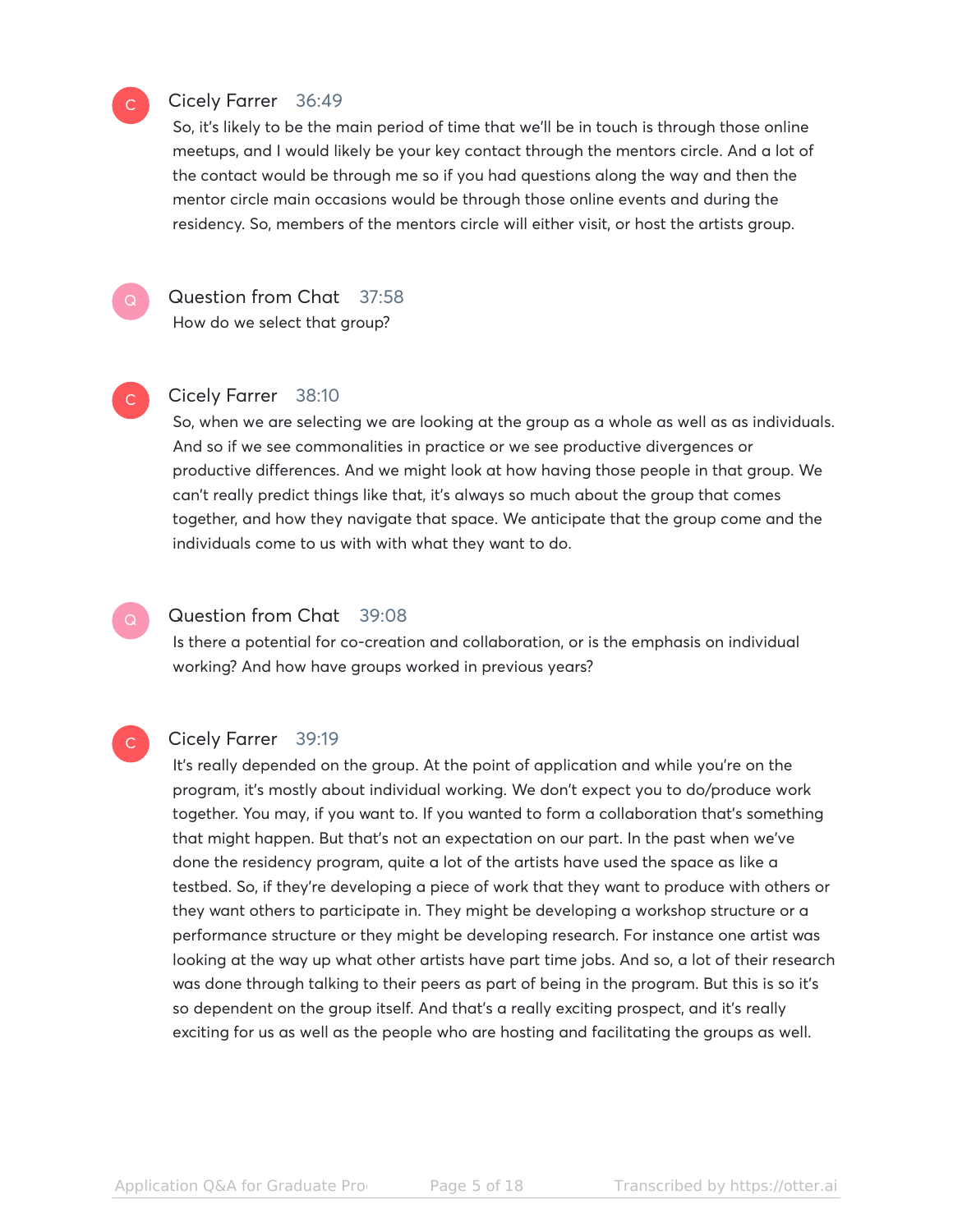And we do this prior to the residency aspect. We share timetables and so you can, if there is something you want to do, you can propose it to the group as well.

#### Question from Chat 41:05  $\mathsf{Q}^-$

Is there equipment on site that the groups can use during the residency, for instance PA system, or projectors?

# Cicely Farrer 41:15

 $\mathsf{C}^{\scriptscriptstyle{+}}$ 

C

Yes, we do. We don't have a lot by any means, and you need to talk to. I'll be your main point of contact when you're at Hospitalfield. So we do have a projector. And we do have speakers. And we do have access to a PA system and, but on the whole if there's something that you need to use every day of that residency we don't have the same facility that you would have in an art school. We would expect that if you need something inherently to some thing that you're researching or experimenting with or the project you're working on, we would anticipate that you should bring that with you as well. Because there's more than one person that might be needing to use equipment so just being aware of the group as well.

### Question from Chat 42:23  $\mathsf{Q}^-$

Is it possible to identify which residency period would most be most beneficial based on individual circumstances, and in line with other commitments?

# Cicely Farrer 42:35

Yes, that's possible. So, in the application form, the last question is to indicate which date is your preference. In terms of the residency dates, the June and October dates are as fixed as much as they can be given the current public health pandemic situation in the UK. The April date is going to change, and it is looking likely that it will be a 2022 dates which I will be updating on the website. I think the other part of that question in terms of individual circumstances and other commitments. For us it's really helpful if you can give us a little bit of indication of that either over an email directly to me so to cicely@hospitalfield.org.uk. Or if you express that in your application and we can take that into consideration, both in terms of which residency period but also in terms of how we're thinking about the online program, in terms of timings of when we do them and how we facilitate those events so that the whole group can come along.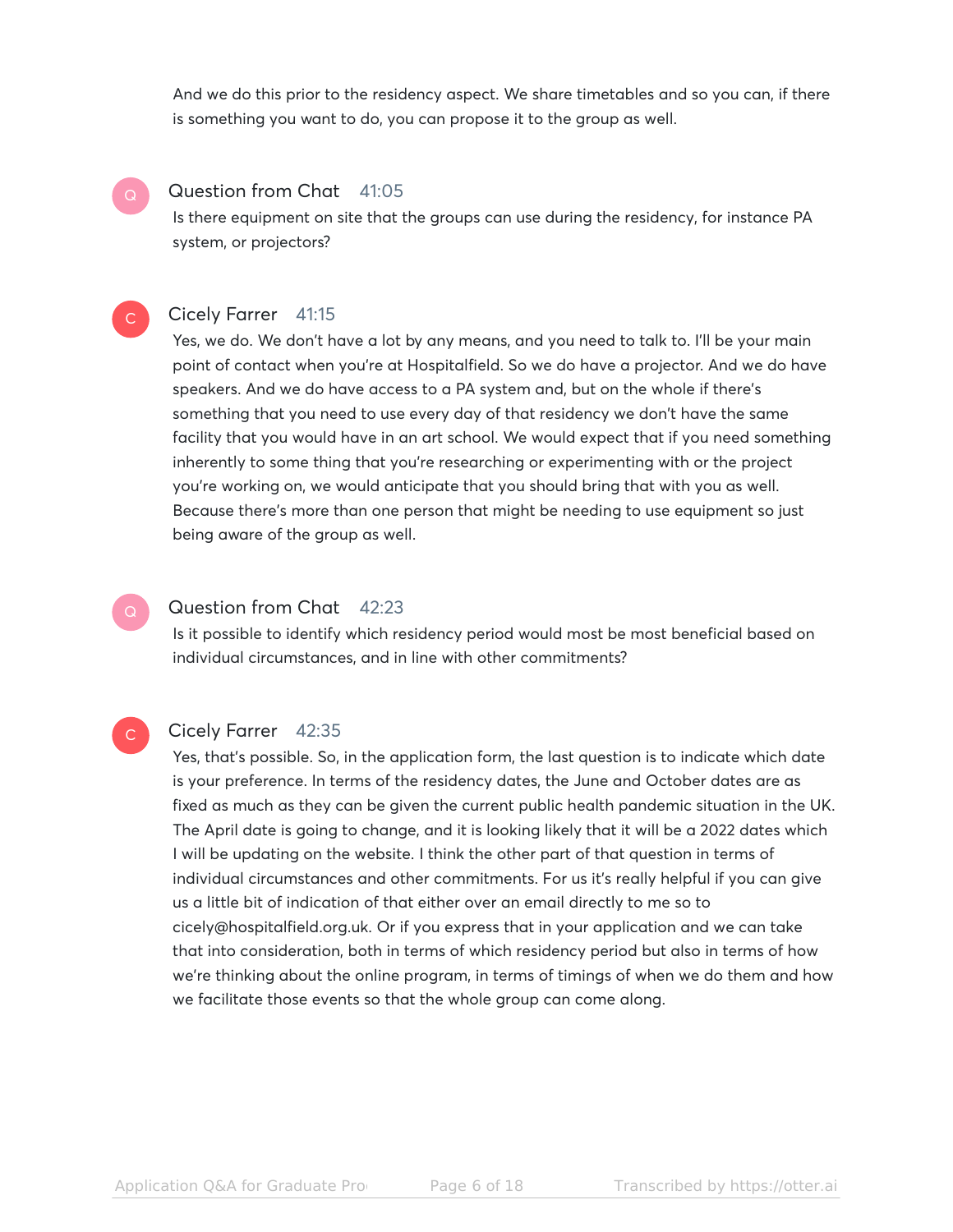# Question from Chat 44:23

If I would like to apply as part of a collaborative group, or collaboration does each member of the collaboration need to fill out a totally separate form or should we fill out the form together, then submit it individually?



 $\mathsf{Q}^-$ 

# Cicely Farrer 44:41

I would fill out the form together, and then submit it individually. We do accept applications from collaborations. But it's about ensuring that there's enough bursary places so individual forms helps us administrate that process.

# $\mathsf{Q}^+$

# Question from Chat 45:19

Are any other materials provided in the residency or should we bring everything.



 $\mathsf{K}_{\scriptscriptstyle{+}}$ 

 $\mathsf{C}$ 

# Cicely Farrer 45:25

I would really encourage that you bring everything and you can get things delivered directly to us, that's just a conversation with me in advance, just so I know to expect a parcel. This is something that the bursary might cover.

# Kirsten Wilson 45:52

With regard to bursaries, how should the grants and spending be documented. Will you need receipts and invoices and or is there a specific format you want to receive that documentation?

# Cicely Farrer 46:04

So the grant the bursary, you would just send us an invoice for. So, you would send us an invoice in advance for half at the beginning of the residency and then at the end of the residency period you would send the invoice for the other half. Some of you may not have invoiced before or sent an invoice before. So if you have any questions about that process, what I would do is send you all a template of the information we need from you for that invoice. And then we can go through that process together. And if you have any questions about that as it arises please do. Just send me a message, I'm the key points of contacts throughout.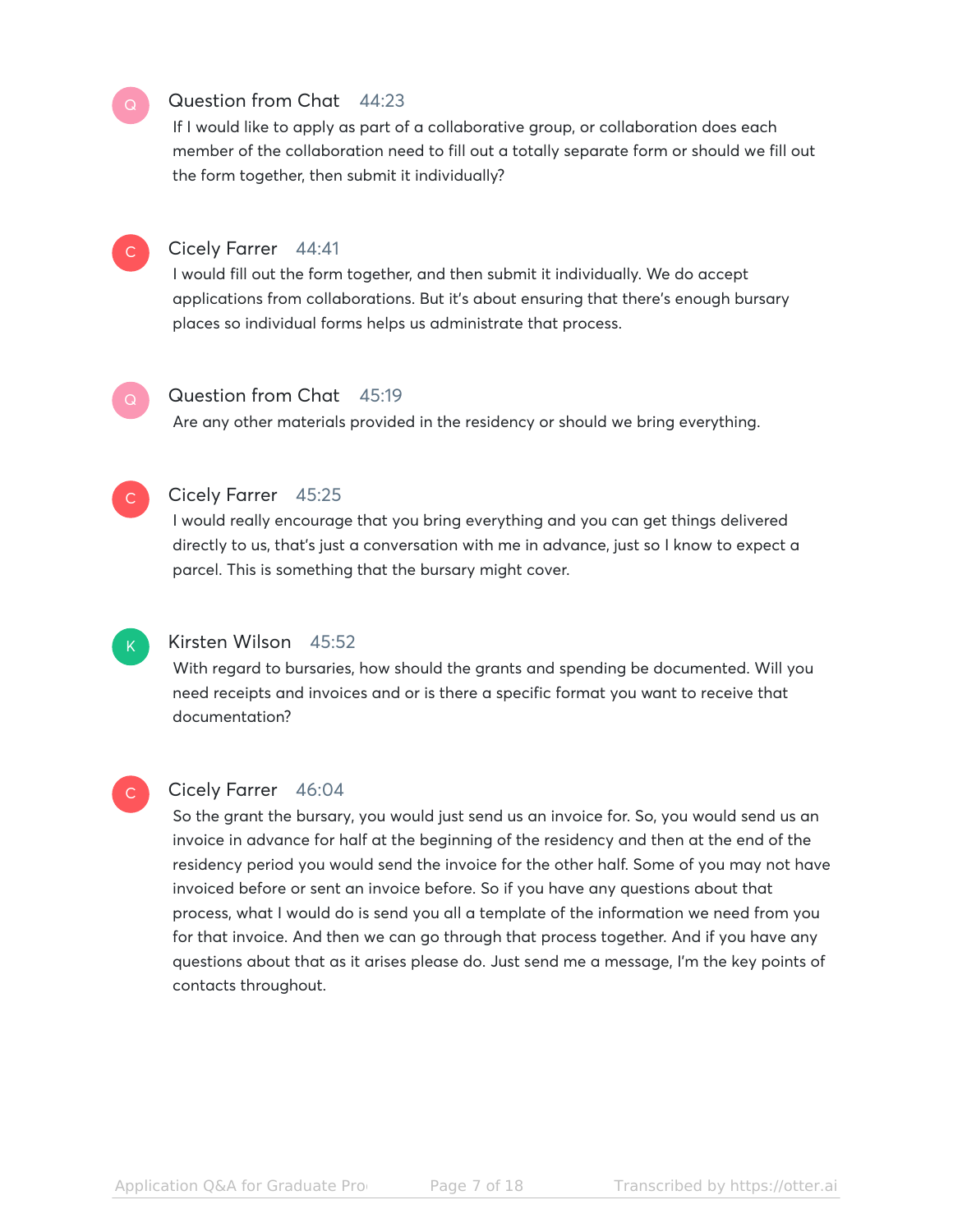# Question from Chat 47:04

Am I eligible to apply as a current postgraduate student?



 $\mathsf{C}^{\scriptscriptstyle{+}}$ 

 $\mathsf{Q}^-$ 

# Cicely Farrer 47:12

I'm afraid not. So, the graduate program is for people who are not currently in education so it's specifically, people that have graduated from their programs or completed their programs in either 2019 or 2020.



# Question from Chat 47:34

If you're graduating in 2021, will your application be considered?



# Cicely Farrer 47:39

No, we will run this program again. It may not be of the same scale in terms of the number of places but we will be running the program again for people who have graduated in 2021, 2022 and beyond. We've been running this program since 2015, and we intend to continue running this program and we have supportive partners who fund this program who we are very, very grateful to so we, as far as we can affirm, we do intend to continue this program so you would be able to apply in future years.



## Kirsten Wilson 48:20

I've got a question about facilities as the you ready for that just naturally Hold on.



### Cicely Farrer 48:24

Yeah, we can do facilities question.



### Kirsten Wilson 48:27

And are there any workshop facilities that Hospitalfield, a wood, metal fabrication?



### Cicely Farrer 48:34

We have very basic wood workshop facilities. However, we don't have metal fabrication. The way we work in terms of production is that if there was a specific process that you wanted to use, we would look to identifying local organizations or individuals that you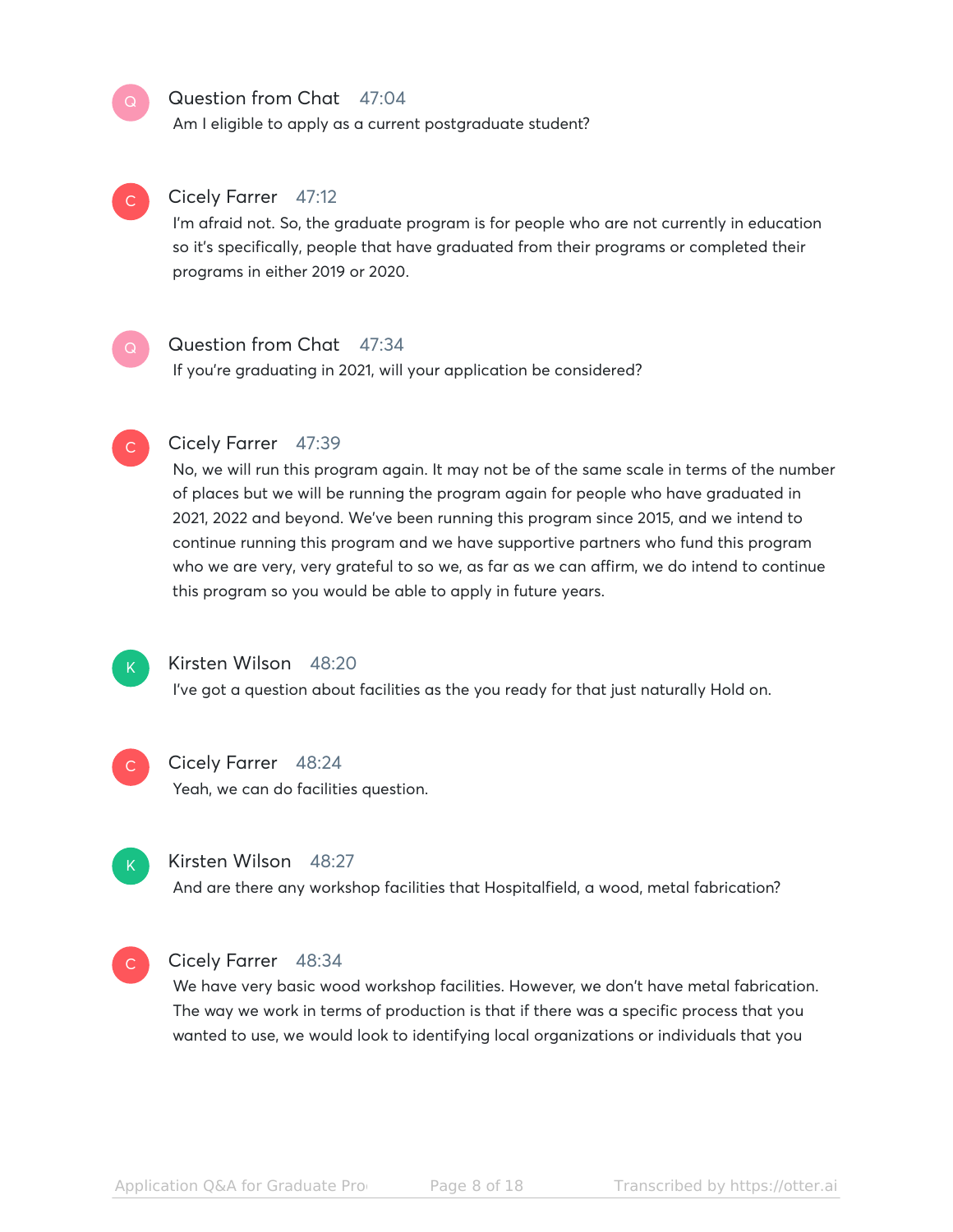could work with to do so, and there might be costs attached to that. But no, we don't have expansive workshop facilities in that way. The best thing to do would be if you go on to our website, and you go to the residences tab. And you can see in there, there's a tab called FACILITIES. If you click there, you can find out a little bit more about the facilities that we have at Hospitalfield, and you also have specifically details of the different spaces that would be available to us.

## Kirsten Wilson 49:45

K

 $\overline{C}$ 

 $\mathsf{Q}^-$ 

 $\mathsf{C}^{\scriptscriptstyle{+}}$ 

Could applicants see a photo of the spaces before submitting so they can gauge the size of work that can be made so I don't know if dimensions are on that page.

# Cicely Farrer 49:58

Certainly photographs are on the website on the facilities page. I can provide dimensions at the point of selection. If you were to want to work on something very large, we have large studios, which are shared during the residency period. We also have a lot of outdoor space. I would also say in your application: we don't anticipate a final fully conceived work to be in your form. Have a think about what what you would like to do space wise, but also it's just a 16 day residency period. So in terms of timeframe, being realistic about what is possible to achieve in that time as well. I've had a couple of further questions around eligibility. So, if you have applied to start a program in 2021 you are eligible to apply because you're not currently in education. Any of these specifics around your personal situation in terms of whether you are currently in education, or looking to apply, it would be really good if you could email me individually about those. And, to make sure you're clear about that in your application form. And so if you are graduating in summer 2021 you're not eligible to apply for this program. You are only eligible to apply if you've graduated in 2019 or 2020.

### Question from Chat 52:52

If you've completed and received your degree results in 2020 but not formally graduated. Are you eligible to apply?

Cicely Farrer 53:01 Yes, you are.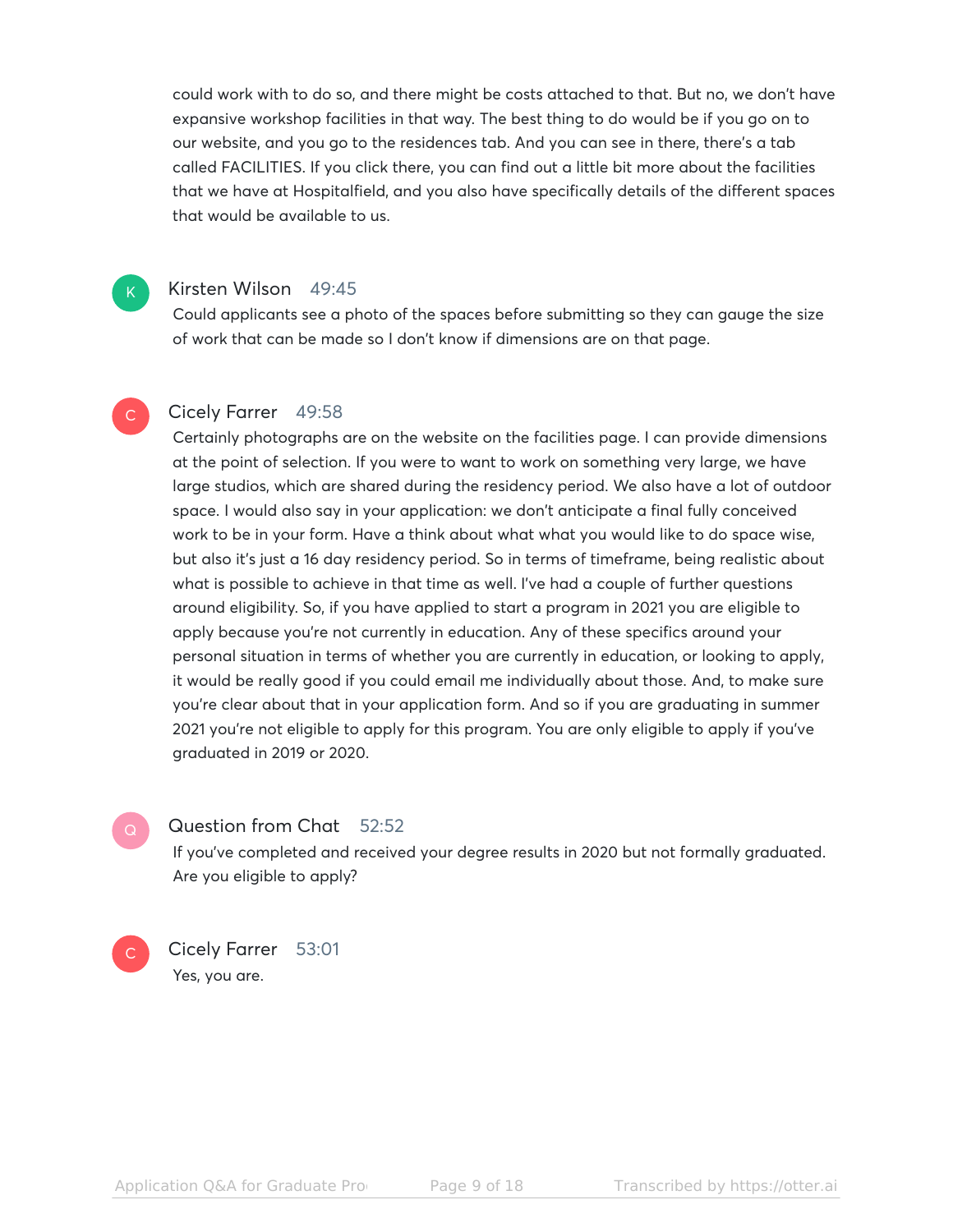# Question from Chat 53:09

When you are in the residency aspect of the program, are the residents allowed to use the printing studio for relief printing?

# Cicely Farrer 53:18

 $\mathsf{Q}^-$ 

C

Yes, you are. It is possible to use the print studio. I would want you to explain that that's something you want to do in your application and also to express your experience using a print studio in the past. We don't have technicians managing the studio so we anticipate that those using the print studio should have some experience already. And I would bear in mind that there is only one. One print studio and these are solo, it's solo use print studio. And so I've actually had a question relating to the application form itself. So, we're using a program called submittable, which is a piece of software that you probably will come into contact with quite a lot now you've graduated or now you're looking at applying for these opportunities. It's a piece of software that enables us to have everyone's information in a very similar format. It helps us to review all the applications, but also it doesn't rely on having the most best designed PDF document of your portfolio or of your images or of your projects or of your, your website. We think it's a very good program to use when you apply for opportunities in the future, which we anticipate you will be doing, or if you are already applying for opportunities. These kinds of applications for all sorts of different ways of applying, sometimes it would be over email. Other times, it would be through Dropbox. And other times they allow postal votes. With the application form if you're having any trouble with the form, please just send me an email and I'll try to be online, on the day of the deadline, ideally it would be great if you could send me these questions in advance of that deadline. I'd also really encourage that you submit the application half an hour before the deadline. The software is always usually fine but I think it's good to make sure. I think the deadline is one minute before midnight. So just making sure you give yourself enough time to get that form submitted. And the information that we request in the application, there's a lot of really practical information that we need from you so we need to know your name, where you're based, which art program you've graduated from or you've completed at. You can apply to this program if you do not live in Scotland right now, it's specifically about graduating from programs within Scotland. So, you may have moved off somewhere else afterwards, or returned somewhere else after completing the program. And it's really really helpful for us to know which program is you're coming out from. Particularly because this is information that we we want, we need to know in terms of reviewing the spread of where people are graduating from but also because we we like to use to show people where people have graduated from.

Application Q&A for Graduate Processover Page 10 of 18 Transcribed by https://otter.ai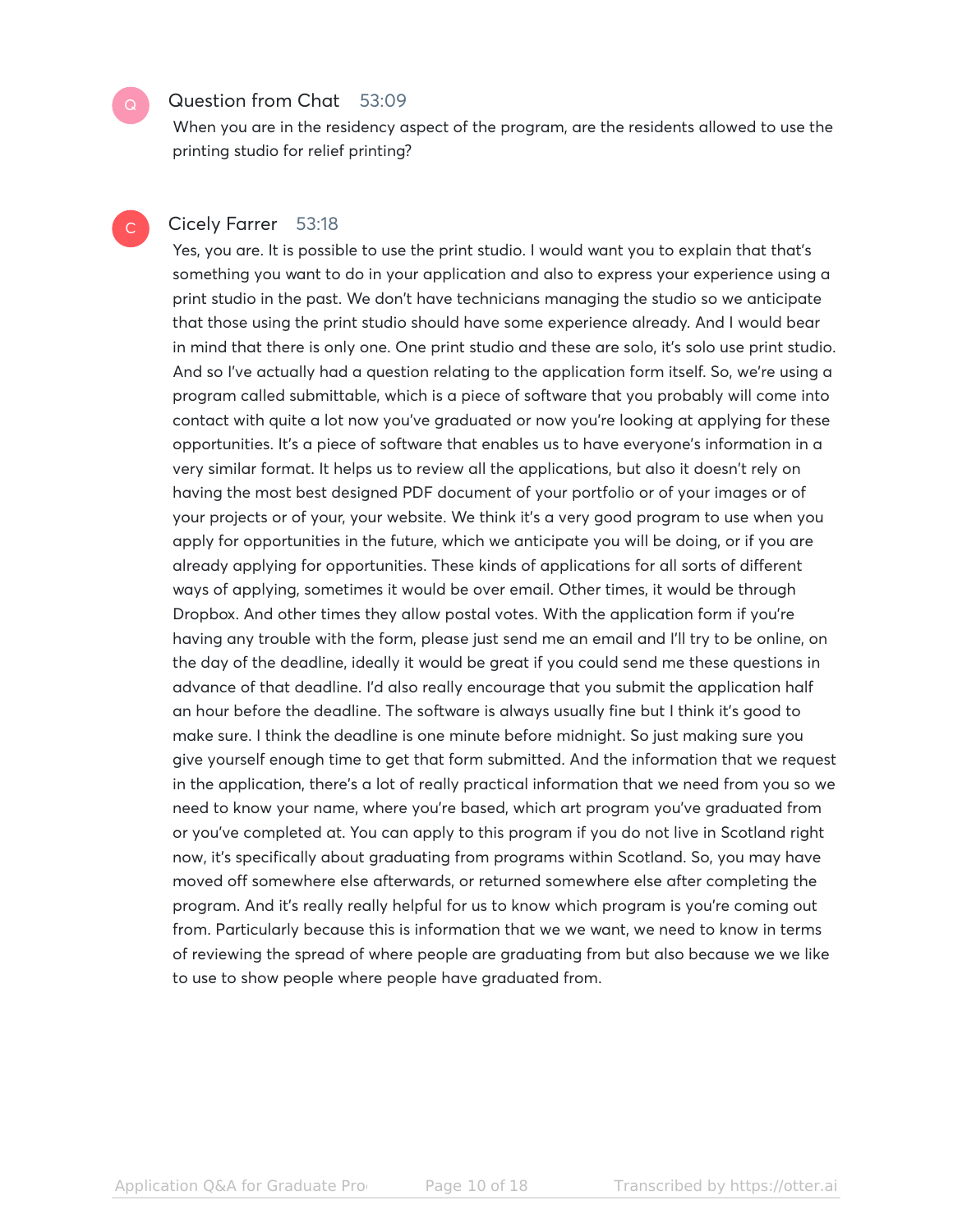# Question from Chat 57:31

Are we able to upload 10 images plus two videos or is it a maximum of 10 total works.

# $\mathsf{C}^{\scriptscriptstyle{+}}$

 $\mathsf{Q}^-$ 

# Cicely Farrer 57:38

There's no maximum or minimum of the number of works. It's however many images or videos you like, or audio if you'd like or web links, you feel will support your application best, and express to us, what you would like to demonstrate about your practice, and about how the whole program will support you in developing your artistic and professional practice, and as you step into the art world.

# Question from Chat 58:40

With video or audio examples of work; Is it a total of five minutes, or five minutes for each link.

# $\mathsf{C}^{\scriptscriptstyle{+}}$

 $\mathsf{Q}^-$ 

# Cicely Farrer 58:49

So, if you're giving examples, it would be a total of five minutes for each link. And I would ask when you're when you're adding your link, you can do a longer link but we would only be able to engage with/ watch up to five minutes. So it's useful if you do put a shorter link, then we're able to see the particular aspects of that work that you want us to see as well. You can also put a longer link and say which section so the timeline. And in the video or audio work if there's a specific part that you want us to listen to.

# $\mathsf{Q}^+$

 $\mathsf{C}^{\scriptscriptstyle{+}}$ 

# Question from Chat 59:36

What should I put in my biography?

# Cicely Farrer 59:38

So, the first section you'll notice we've got an 80 to 100 word biography. I'm pleased you've asked that question because I find it very interesting in terms of what people choose to describe about their practice. I think you'll notice in the application form. We've also not asked for a CV. In a biography, I think the best way of thinking about it is: you want to tell us in a small, small section of words 80 to 100 words, what you feel best describes your practice and your experience. So, a really good thing to do would be to go onto our website in the residency section. And if you look in residents. You can see how we've used biographies, in the past. So, for example, the graduate residency from 2019.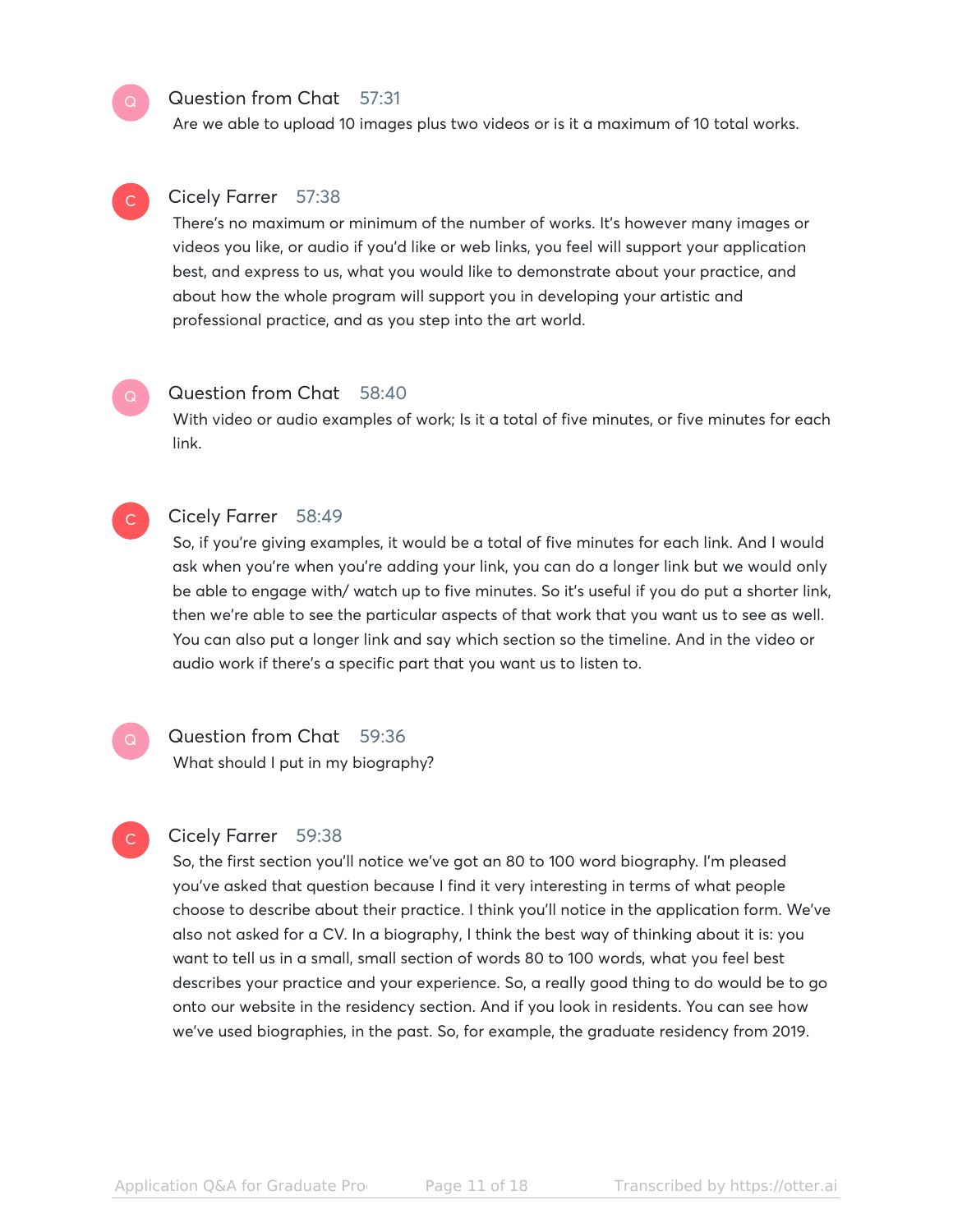We have a short biography about each of the artists that participated. And you could enter, for instance, if you have a website or an Instagram you could include that in your biography, but you'll see they talk about previous works, they talk about the kind of material processes or performative processes or mediums, they describe their practice and sometimes they might include CV and education information. If they feel like it demonstrates something that they want to be known about themselves. It's also, quite subjective, about what you would like to put in there. And so, I find it useful to have a look at what other people have done in the past and then decide what you think would be most helpful for yourself.

# Question from Chat 1:01:44

Is it okay to have more than one image on a slide.

 $\mathsf{C}^{\scriptscriptstyle{+}}$ 

C

Cicely Farrer 1:01:47 Yes, that's fine.

- Question from Chat 1:02:02 Is it okay to have more than one image on a slide?  $\mathsf{Q}^+$
- Cicely Farrer 1:02:05 Yes, that's fine.  $\mathsf{C}^{\scriptscriptstyle{+}}$
- Question from Chat 1:02:10 In terms of uploading within each jpg, can we add multiple images in one JPG to display development of works, or only one.  $\mathsf{Q}^-$ 
	- Cicely Farrer 1:02:22 This is the same question as before, yes you can add more than one image in.
- Question from Chat 1:02:32 Is it possible to submit short extracts of text based work? Should this be submitted as an image.  $\mathsf{Q}^+$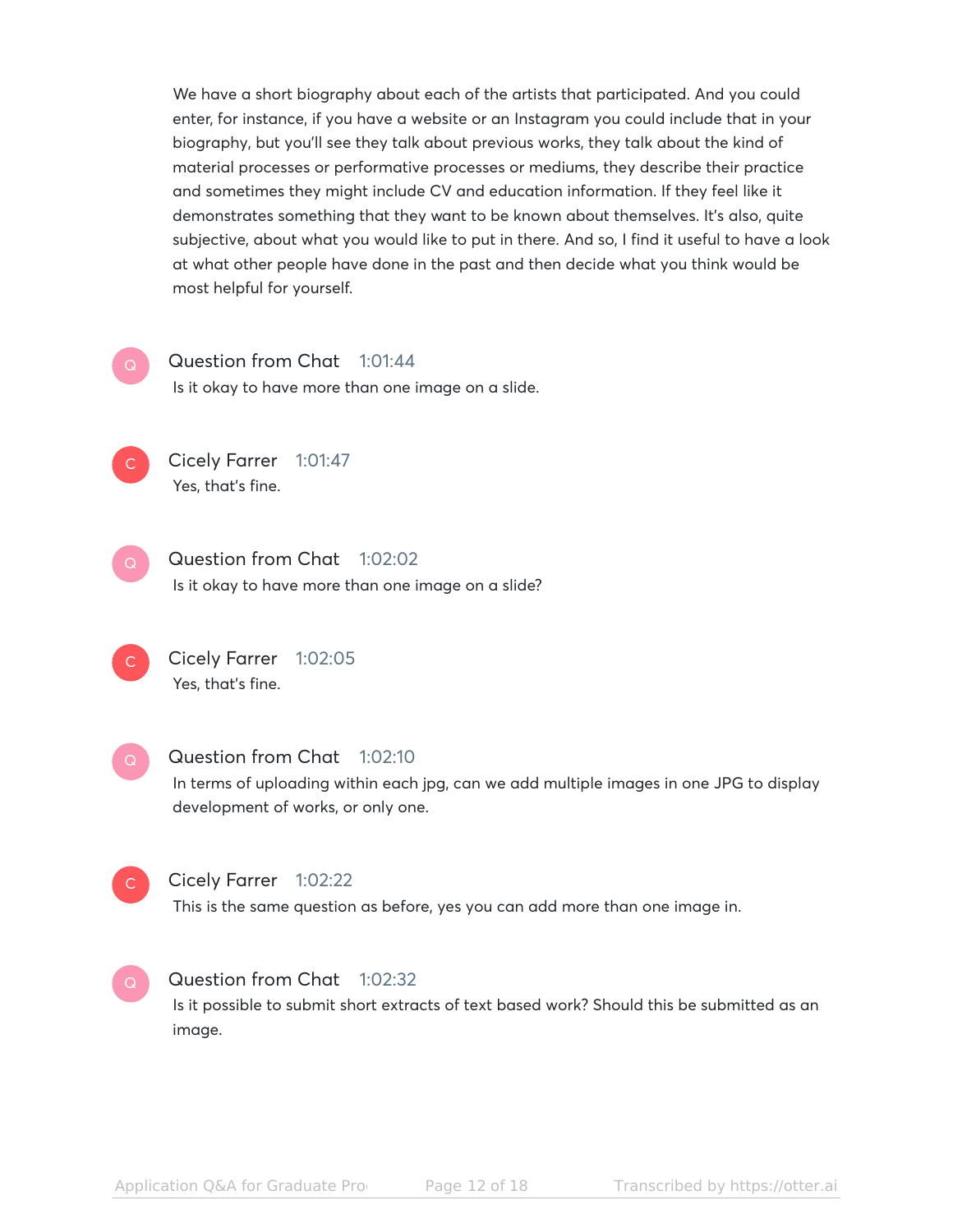# Cicely Farrer 1:02:41

Yes, you can submit short extracts of text back based work. So, you could submit this either as an image or as a PDF file. So, if you save the text from whichever word software you use into a PDF, then you can upload a PDF. It will be helpful if you do this in the section that has documentation of your work. And you could also, if there is a web link to that information you can put it in one of the links to Vimeo YouTube or SoundCloud, I can update that section of the form so that you could put a link to the text example as well. And I would encourage when uploading the texts to think about having a short extract, rather than very, very long pieces of text.

### Question from Chat 1:03:56

Is there a maximum page limit on the tax pieces on PDF.

# $\mathsf{C}$

 $\mathsf{Q}^-$ 

 $\mathsf{C}^{\scriptscriptstyle{+}}$ 

### Cicely Farrer 1:04:01

No. Not technically in terms of the form. I think it's more about thinking just in terms of maybe considering having about two minutes worth so I think that's maybe three, three pages, four pages.

#### Question from Chat 1:04:33  $\mathsf{Q}^-$

It sounds like the biography includes artistic interests too, which is one of the other questions, so there may be some overlap. Are you thinking the first bit is a summary with specific details and the artists interests and motivation question there probably will be some overlap between your biography and your artists interests?

# $\mathbb{C}^{\times}$

# Cicely Farrer 1:05:02

We very much anticipate that there may be some overlap. But I think the two questions asked for quite different things. For the biography give an overview of yourself and your practice. We'll be majority looking at your responses to the questions, as opposed to the biography so much.

#### Question from Chat 1:05:46  $\mathsf{Q}^-$

Is selecting a single set of residency dates preferred or can we select all the dates if none are preferred?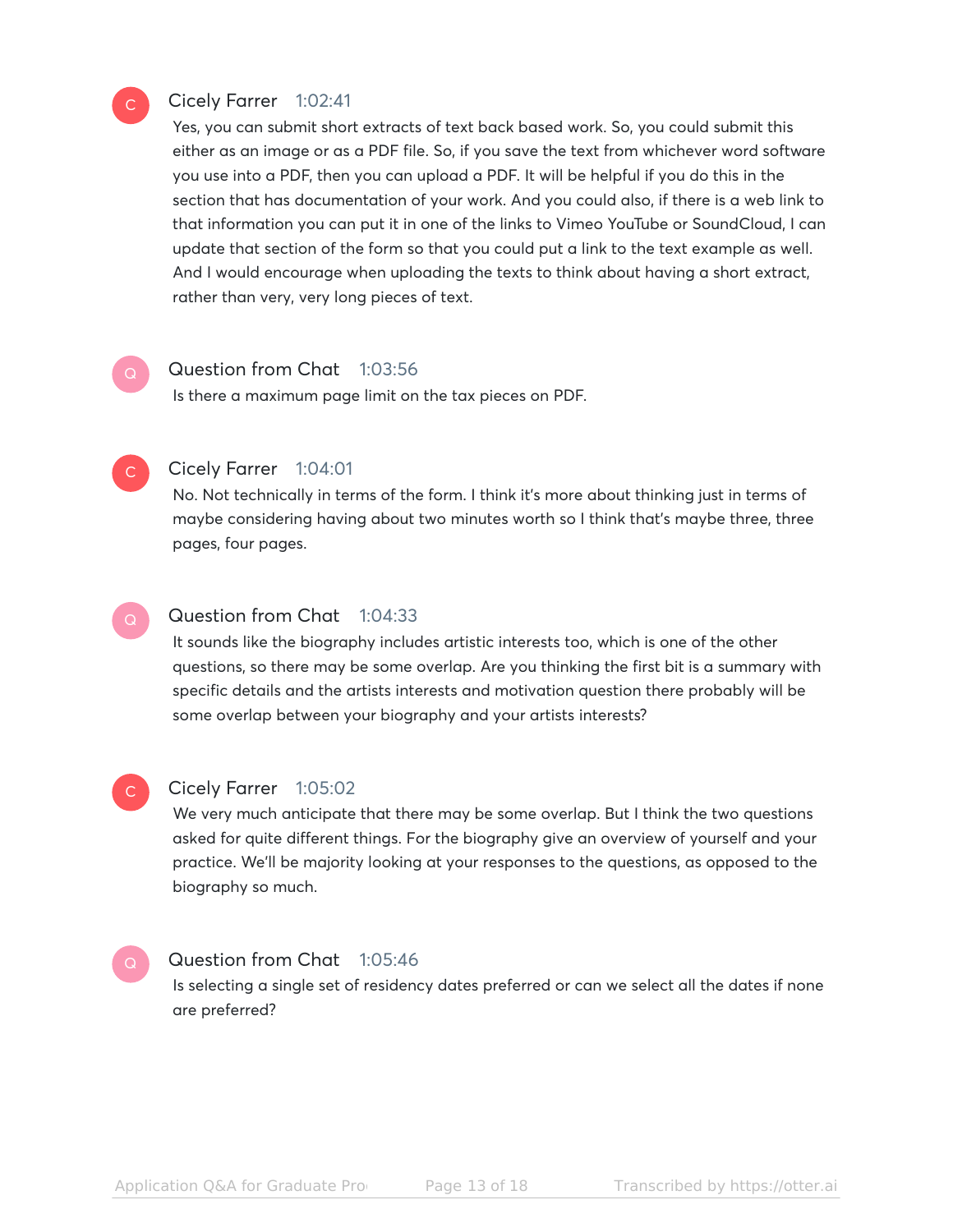# Cicely Farrer 1:05:54

You can select all the dates If none are preferred. That would be really helpful for us, when we're deciding on which successful applicants are in which group. We'll be looking across the dates that they've expressed they can attend as well as the specifics of each artists practice. And then, and what they put in their application.



 $\mathsf{C}^{\scriptscriptstyle{+}}$ 

# Question from Chat 1:06:29

How much additional information would you like in the image list. For example, context of work, or more simply, materials, yeah, etc.

#### Cicely Farrer 1:06:45  $\overline{C}$

I would expect that the image list itself, each image would have no more to than three or four lines about each image. So you could add a little bit of context, but not very much.

#### Question from Chat 1:07:08  $\mathsf{Q}^-$

In the website section, can we add both a website and social media link or just one? You can add both. I would suggest doing a kind of a forward slash or a comma between the two. I think you should be able to add both into that section of the form. Also if you don't have a website or social media. Likewise, you don't have to put one there. That's fine if you would like to put Instagram. I think in terms of which links: You should decide which link best demonstrates what you would like us to know about your work. So, if that's a website, if that's social media. If it's a profile from another website that exists about your work, if all the different things that that web link could be it's what you would like to demonstrate to us and what information you would like about yourself asked to know.



## Kirsten Wilson 1:08:22

there's one question that is quite nice to end on. And that was sent in beforehand, which was "Who is a good example of a past graduate use use their time greatly?"

#### Cicely Farrer 1:08:35  $\mathsf{C}^{\scriptscriptstyle{+}}$

So, Lucy and I actually had a quick chat about this beforehand, and we can't give you an example, because that would involve us, evaluating the success of people coming out of the program, which we can't do. I mean you can have a look at what's happened in the past but for us it's really about providing time and space and the specific kinds of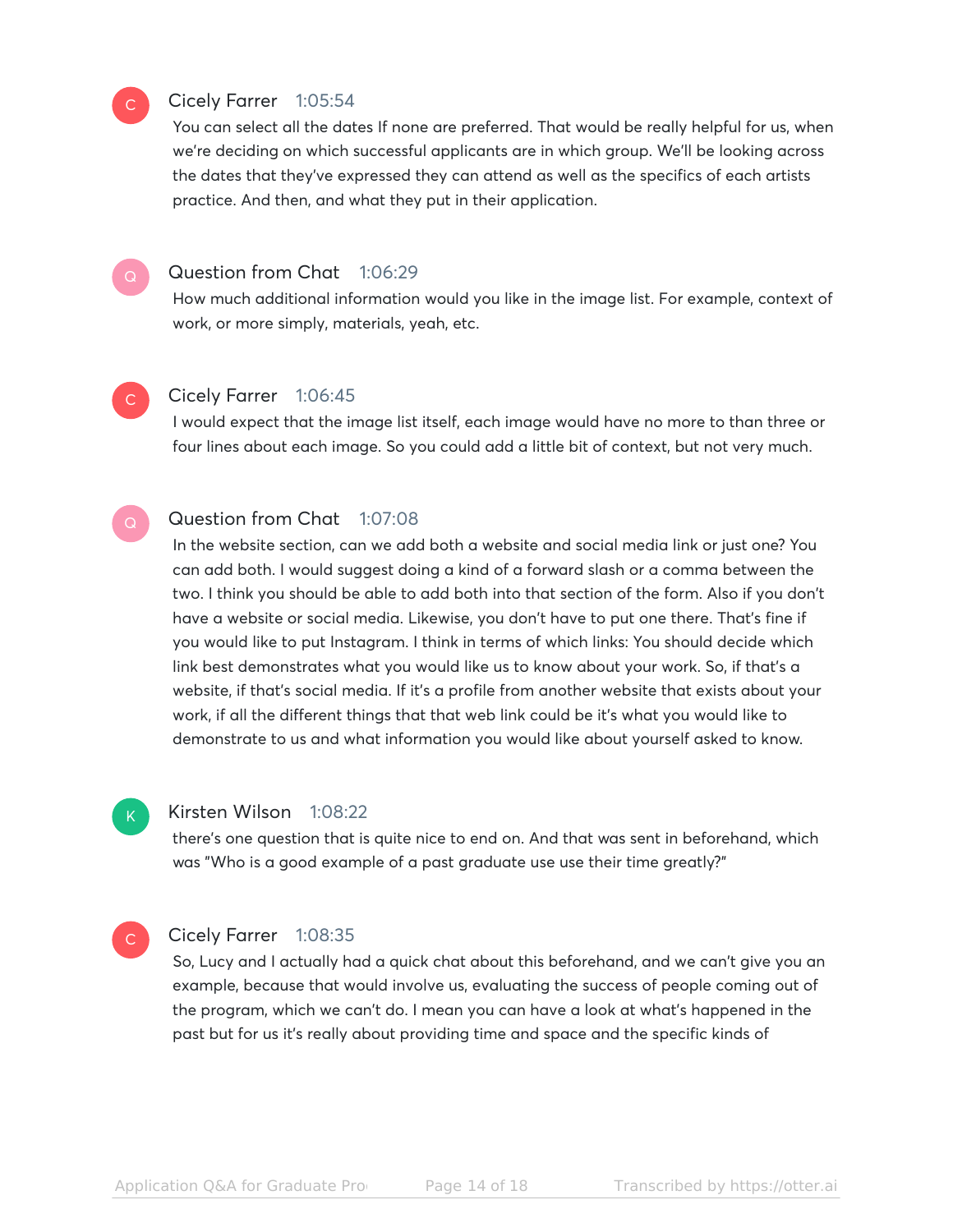knowledge that might benefit you in developing your practice. We couldn't possibly pull out a particular artist or group of artists that have done the program.

# Lucy Byatt 1:09:49

You know, we have to ask ourselves what the purpose of a residency is, and the purpose of residency is simply to give artists time and space to meet new work in an environment in which, it's very very challenging, isn't it?, to find that time. And often somebody can sit in a corner and read a book, somebody else can edit a film, somebody else can make a big sculpture, somebody else can, as they have done, take a great big pit kiln and not get get it right and fail. But, in failing, they've succeeded in proving something to themselves. So this is time and space to allow for failure because failure is, is, is, is everything we need to do every day in order, in order to learn how to do the next thing. So, these are the principles of what a residency is for. So to say what is a successful residency well of course you know it's a massive menu that one could list, and also what I think is a useful feedback from a lot of the artists when they leave the residency they don't quite know how it's been important but over the next year or so they understand that that's where new threads and new ideas have fed into their practice in a way that is they wouldn't have been able to do otherwise. So, it's that very nuanced idea about practice you know you're not an artist unless you have a practice. And it's becoming more and more challenging to find time and space as I said to, to develop that and I think particularly as a graduate when you're here everyday you're here in the residency, you have to be an artist, at breakfast, lunch and supper. And in the evenings you know that you're sort of and, but when you're in your real life you have to do the shopping and you have to pick up the children or you have to deal with your relationships or you have to do your job or you have to deal with your parents you know all the things that one has to do in life. Here, it's a very focused time. And I think artists really need that, particularly at the beginning of their practices. And so I think it's not so much what is successful is how you made it successful for you but that might mean failing. But it's also about our belief that we need to we need to make sure that, you know, particularly new artists get that opportunity to to spend time making their work and thinking about their work.

 $\mathsf{Q}^-$ 

Question from Chat 1:12:34 How do you assess the applications?

# $\mathsf{C}^{\scriptscriptstyle{+}}$

# Cicely Farrer 1:12:37

So what I've put on the website is a section that says how your application will be assessed. If everyone can see, there is an element here where we explain how your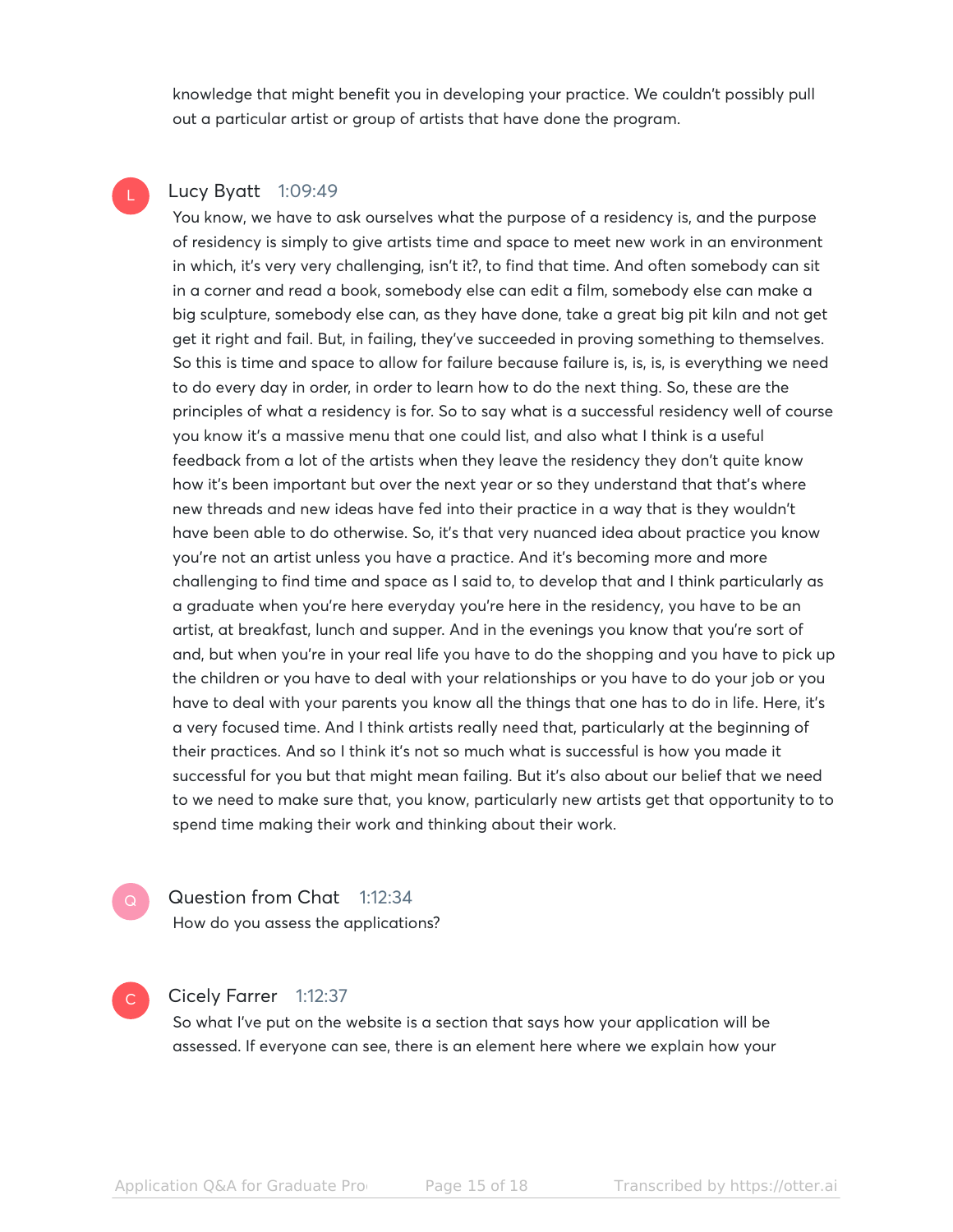application will, will be assessed. This is the criteria that we're going to be using when judging the applications that come in, and when deciding, and deciding who will be selected for the program. And it's not a tick box, exercise or point systems. That's not the process that we use.

# Question from Chat 1:13:47

How did you chose the mentors and how might potential applicants think about their work in terms of interests and strengths?

# Cicely Farrer 1:14:05

 $\mathbb{C}^{\times}$ 

That's totally up to you. You may find commonalities but you also may find that you're practicing in a totally different way. It's more about the knowledge they can share and impart and support with in terms of how they navigate the art systems, the art world, the institutions, the people, the networks, the patterns that we all find ourselves working within in the art world. And, they've been chosen specifically because of that knowledge and how they practice. If there are specific interests that you see you have in common, by all means, bring that out in the application but that won't be something that you'll be assessed on. And if you don't see it. You don't need to express that. And it won't be something that will be part of the assessment process.

#### Question from Chat 1:15:18  $\mathsf{Q}^-$

Please, may you elaborate on what is meant by thought/making processes in the assessment section?

#### Cicely Farrer 1:15:43 C

So, thought slash making processes, I can see that that's not entirely clear. I would say, either your thought processes, or your making processes, or how your processes of thinking about practice, developing your work, making your work, your methodologies. I hope that that gives a bit more clarity. I might actually edit that after this session just so it's a little bit clearer. And it's basically your processes of developing work. Let me know if you want me to elaborate further.

# $\mathsf{K}_{\scriptscriptstyle{+}}$

# Kirsten Wilson 1:17:01

That was a few questions on Instagram actually come through checking there that people that couldn't make tonight to sleep but wanted to know if there's a recording so, or if, is it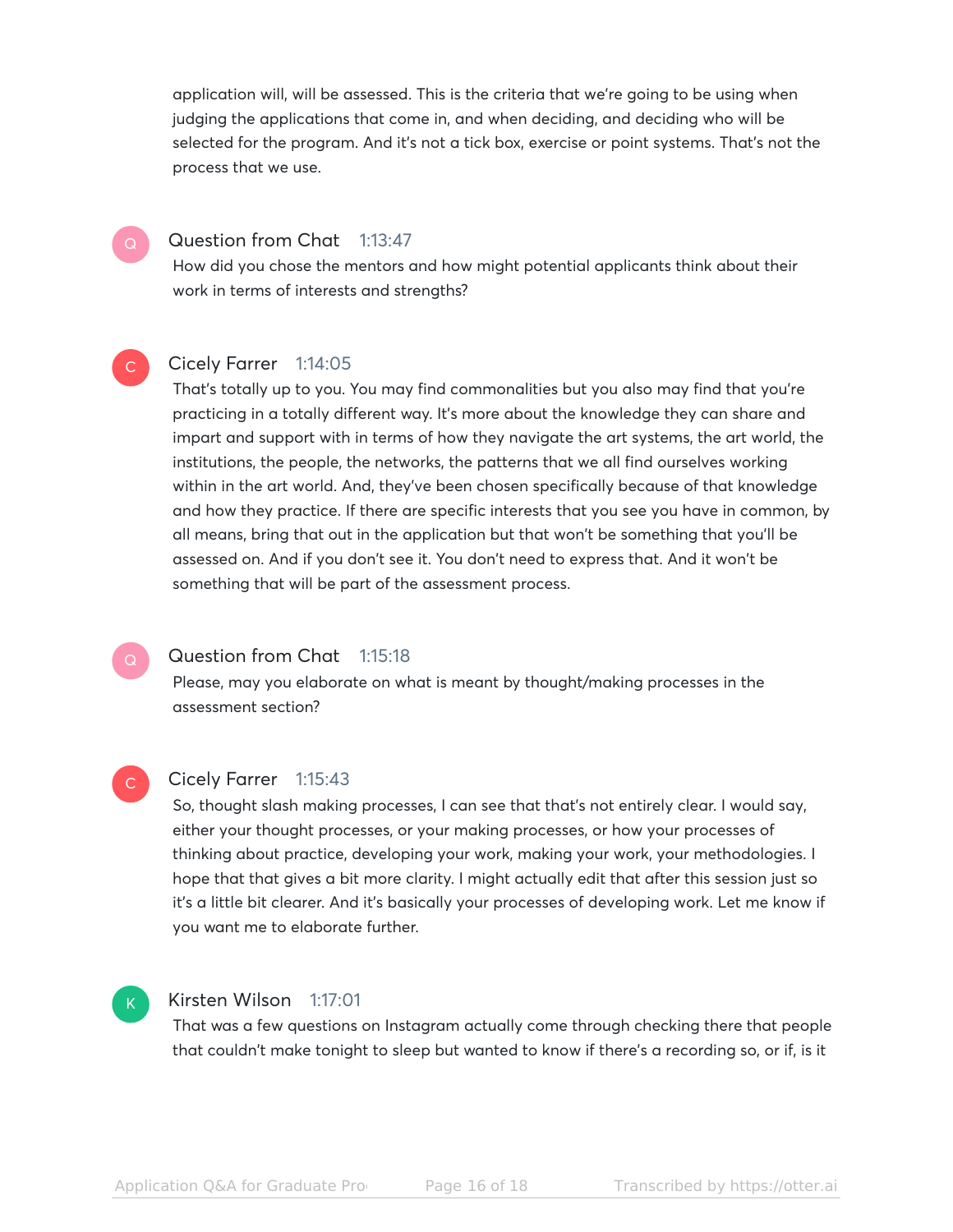best just email you directly so that can be included on that information when you do send out or even on the website?

### Cicely Farrer 1:17:18 I'll put the information on the website.  $\mathsf{C}^{\scriptscriptstyle{+}}$

### Question from Chat 1:18:17  $\mathsf{Q}^-$

What in particular are you looking for in terms of making processes and whether they should be demonstrated in the works provided in our applications?



# Cicely Farrer 1:18:34

We will be able to see that, I think, in the what you supply. You don't need to go into a detailed description of what those processes are. This will be part of how we judge the applications. We will assess based on both the images, and the links, and the text, how we are viewing your practice and your ways of approaching practice.

# Question from Chat 1:19:42

Should we show final works only or in progress ones as well?

## **C**

### Cicely Farrer 1:19:47

By all means, show us in progress, as well as final works. We are interested in whatever you're thinking about in your practice. And what you think is the most important thing you want us to know about. I think we might be if everyone's had opportunity to to send their questions. There were around 50 people here today. But if you know anyone else who is really disappointed that they couldn't come along to the q&a, we may consider doing another one of these at a different time on a different day closer to the application date. if that's helpful. So please just send me an email if you do know that that is the situation for, or if you know someone who was really wanting to come along and otherwise. I think it would just be coming to saying thank you so much for your interest in the program. We're really excited that so many of you are interested in Hospitalfield, interested in our program, interested in the Graduate Programme 2021 which we've been able to expand this year and create more opportunity for more artists to take part. Good luck with your applications and reminder the deadline of this 31st of January at midnight. thank you very much. Well, we'll be in touch again.